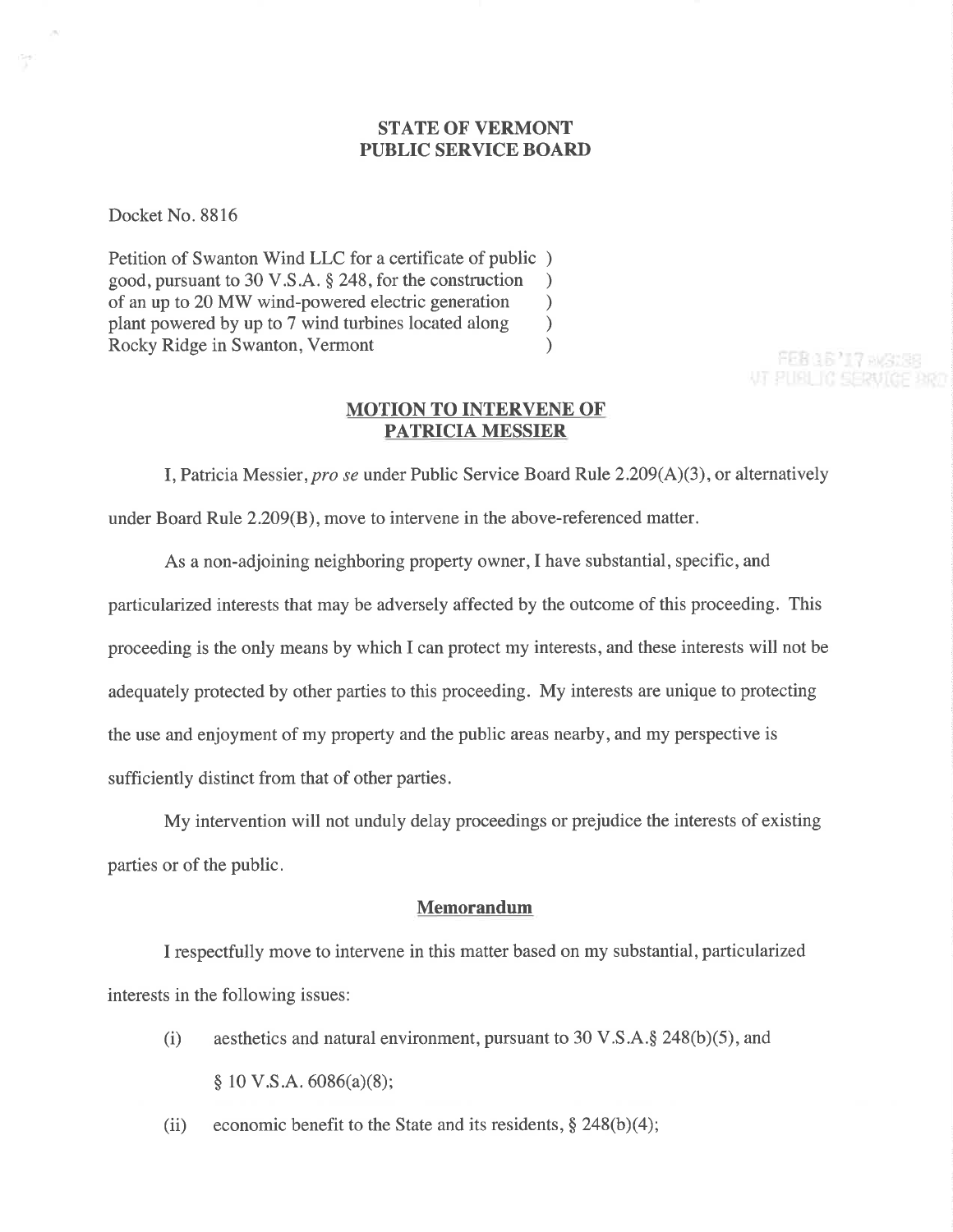Docket No. 881ó Petition of Swanton Wind LLC, pursuant to 30 V.S.A. § 248 Motion to Intervene of Patricia Messier February 16, 2017 Page 2 of 5

- (iii) orderly development of the region,  $\S$  248(b)(1); and
- (iv) health and safety,  $\S$  248(b)(5).

The following argument supports my motion to intervene in this matter.

# I. Legal Standard

Intervention in proceedings before the Board is governed by Board Rule 2.209. Under

Rule 2.209(A), a person upon timely application shall be permitted as of right to intervene in any

proceeding:

(1) when a statute confers an unconditional right to intervene; (2) when a statute confers a conditional right to intervene and the condition or conditions are satisfied; or (3) when the applicant demonstrates a substantial interest which may be adversely affected by the outcome of the proceeding, where the proceeding affords the exclusive means by which the applicant can protect that interest, and where the applicant's interest is not adequately represented by existing parties.

Under Rule 2.209(8), a person upon timely application may in the discretion of the Board

be granted "permissive intervention" in any proceeding when the applicant "demonstrates a

substantial interest that may be affected by the outcome of the proceeding." The Board in

exercising its discretion under this rule shall consider:

(1) whether the applicant's interest will be adequately protected by other parties; (2) whether alternative means exist by which the applicant's interest can be protected; and (3) whether intervention will unduly delay the proceeding or prejudice the interests of existing parties or of the public.

The Board has ruled that, "individual intervenors may bring a perspective sufficiently

distinct from those of existing parties to warrant their participation on specific issues."

For example, the Board has found particularized interest based on the following:

Application of Seneca Mountain Wind, LLC, Docket No. 7867, Order of 10/12/12, at 12.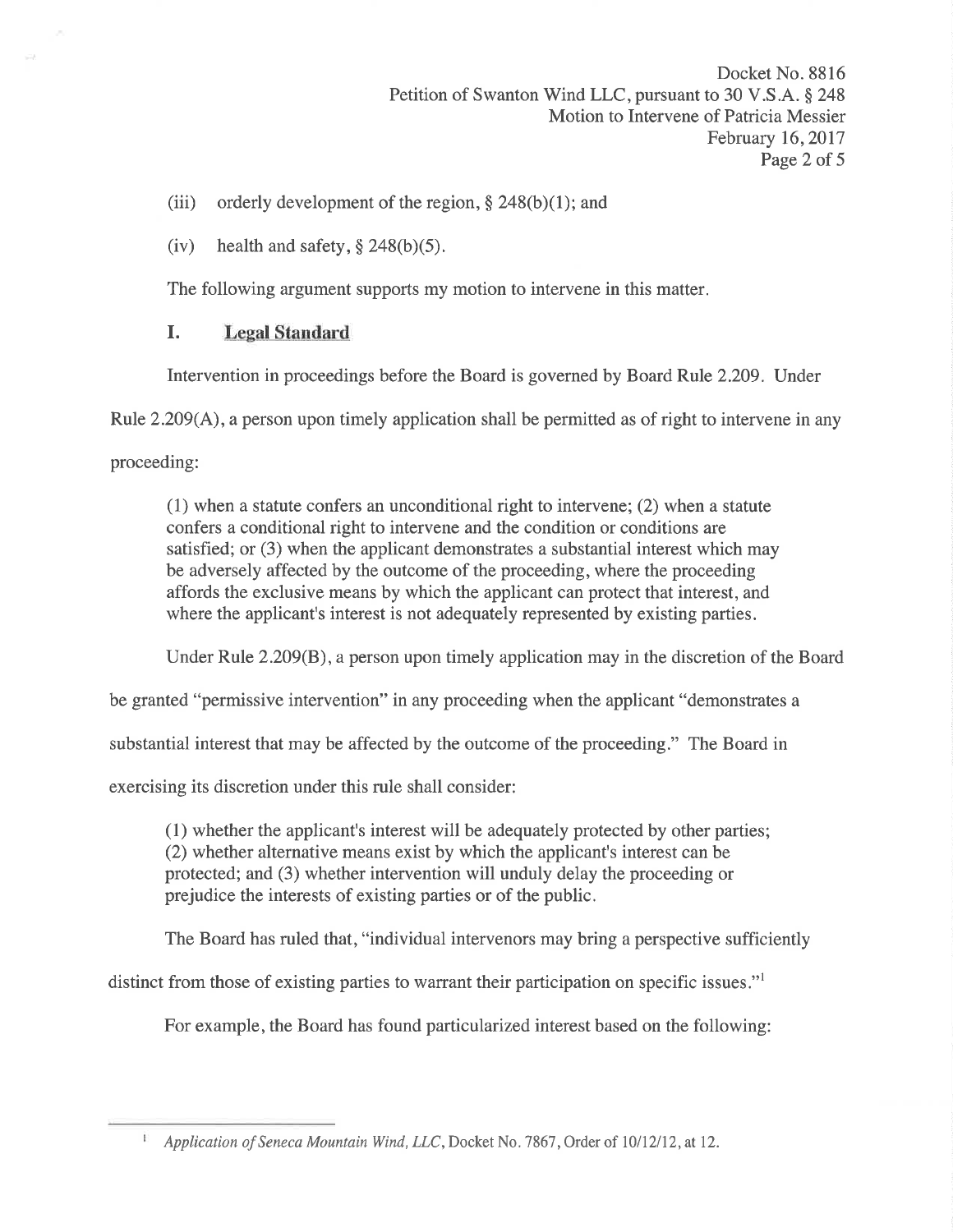- 1. habitat and natural resources involving deer and black bear; $<sup>2</sup>$ </sup>
- 2. aesthetics based on proximity to the proposed project;<sup>3</sup> and
- 3. stewardship, use, and enjoyment of public resources; $<sup>4</sup>$ </sup>

In proceedings under 30 V.S.A. \$ 248, the Board does not consider interests in private

property.<sup>5</sup>

# II. Potential Impact of the Project on Patricia Messier's Interests

I move to intervene in this matter based on the following facts and applicable law:

## 1. Aesthetics; Scenic Natural Beauty

I reside at 70 Sholan Road in the Town of Swanton, Vermont. Having been born here on this land, it is indeed very special to me. My very large family settled on this land in 1942, two years before I was born. We were dairy farmers and very happy to be here. This land was sold to a sibling when my parents were no longer able to farm. Farming continued on for many years after that, until his retirement. Then some of the land was sold to a neighboring farm, with the remainder leased to the same farm.

My home is located approximately 0.8 mile west of attractive Rocky Ridge, with Sholan Road running perpendicular and considerably lower than Route 105. Route 105 is basically at the foot of the Ridge. From this location, I have a totally clear view of all the landscape has to offer, just a beautiful view. Even more so during foliage, as you can imagine.

However construction and operation of the Project would affect my enjoyment of the scenic views and the peaceful, natural setting on my property; and likewise the Project would affect surrounding public areas including Fairfield Pond, the Missisquoi Valley Rail Trail, and nearby roads.

As a longstanding resident and farmer,I have a unique interest and perspective on this issue that would not necessarily be represented by other parties, and which may

<sup>&</sup>lt;sup>2</sup> Application of Seneca Mountain Wind, LLC, Docket No. 7867, Order of 10/12/12, at 2-4, 16-17; Id., Order

of 8/9/13, at 6.<br><sup>3</sup> Petition of Barton Solar LLC, Docket No. 8148, Order of 1/21/14, at 3-4.<br><sup>4</sup> Loint Petition of Green Mountain Power Cornoration, Vermont Electric C

Joint Petition of Green Mountain Power Corporation, Vermont Electric Cooperative, Inc., and Vermont Electric Power Company, Inc., Docket No. 7628, Order of 9/3/10, at 12-13.<br><sup>5</sup> Vt. Elec. Power Co. v. Bandel, 135 Vt. 141, 145 (1977) ("Proceedings under 30 V.S.A. § 248 relate only to

the issues of public good, not to the interests of private landowners who are or may be involved.").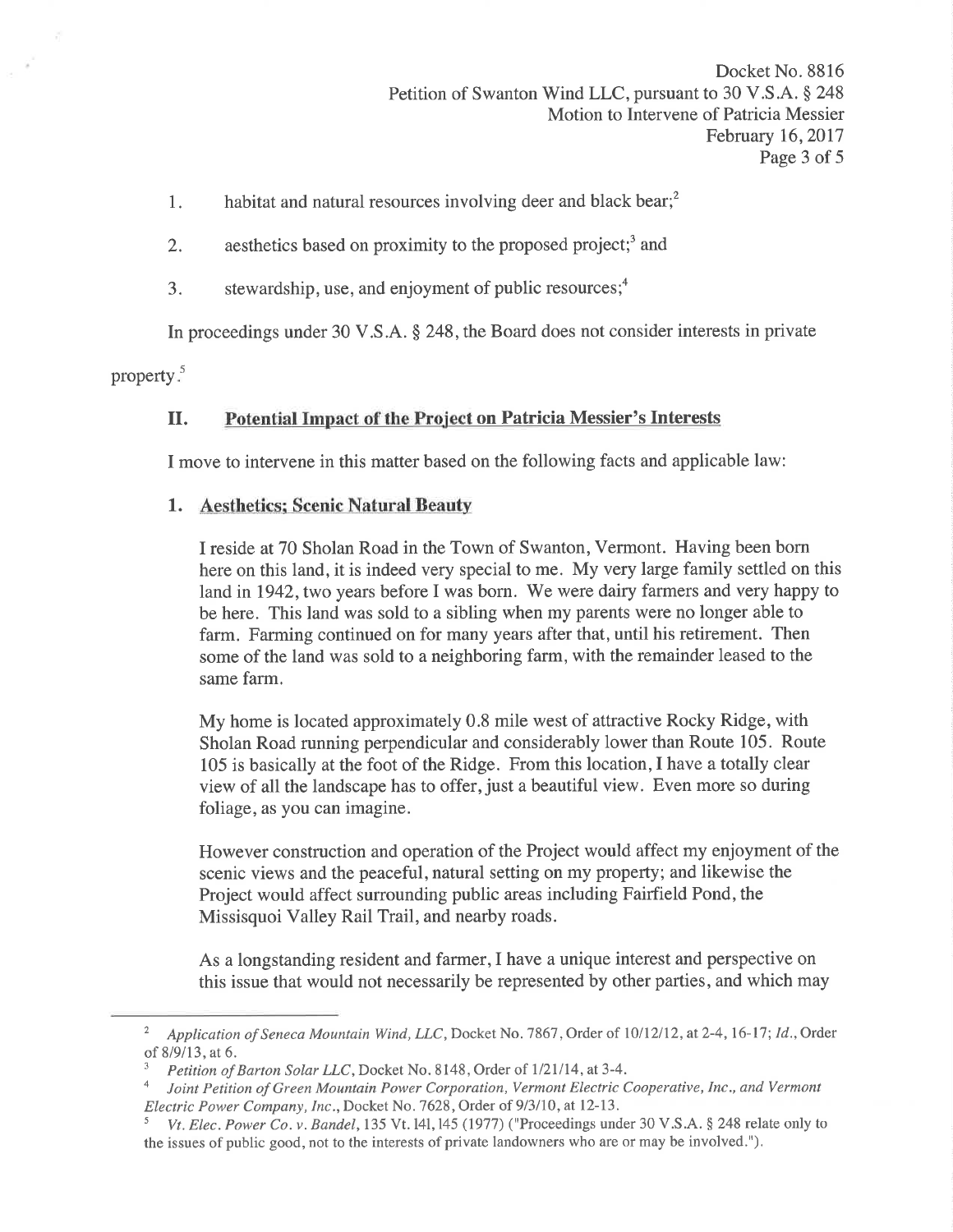Docket No. 8816 Petition of Swanton Wind LLC, pursuant to 30 V.S.A. § 248 Motion to Intervene of Patricia Messier February 16,2017 Page 4 of 5

be useful to the Board in determining the potential impact of the Project on aesthetics. Therefore, I move to intervene on these issues. 10 V.S.A.  $\S$  6086(a)(8) (aesthetics, scenic natural beauty); and 30 V.S.A.  $\S$  248(b)(5) (aesthetics, natural environment).

### 2. Economic Benefit; Orderly Development

Many days are spent in my vegetable and fruit gardens which tend to be very large so I can share this produce with loved ones. This hobby is extremely rewarding in so many ways, not to mention economical and is extremely healthy organic food. That means a lot to me. I have built up my soils over the last 19 years by adding all the rich organic matter I can find. It is unacceptable for me to give this up and to have this great expense added to my budget.

I understand that my interest in my land and private property may not be considered in this case, however the Project would not only affect the value of my land, but rather all the property in the surrounding area thereby affecting the regional and statewide economy.

Also, a major concern in addition to my gardens is my caregiving with developmentally disabled adults, which I have done since 1998 here at my home. I have two special needs adults who live here with me. I find caregiving to be emotionally fulfilling, and f'm considered talented in this field with their behaviors, etc. My work is considered very good.

I worry about the impact of the Project on my people as well as myself. What kind of trouble would this cause on their sleep patterns (and mine). Turbine noise both inside and outside at this close distance would be significant. I have invested a considerable amount of money putting in a track lift system and platform lift, so my people can be safe. It is totally unacceptable to me to be forced to entertain greater challenges than I already have or to be forced to give up my career and livelihood.

The Project is out of character and out of scale with its surroundings, and it appears to be widely unpopular. It likely would interfere with the orderly development of the area, and otherwise affect surrounding property values, employment, and the statewide economy. As a long-time homeowner, farmer, and homecare provider, I have a unique perspective that may be useful to the Board in determining the impact of the Project on development and economics. Therefore I should be allowed to intervene on these issues.  $\S 248(b)(1)$ , and (4) (orderly development, economic benefit to the state).

### 3. Public Health and Safety

As stated in the previous section,I am concerned that the Project may have an impact on the health of myself and the disabled adults in my care. Particularly, shadow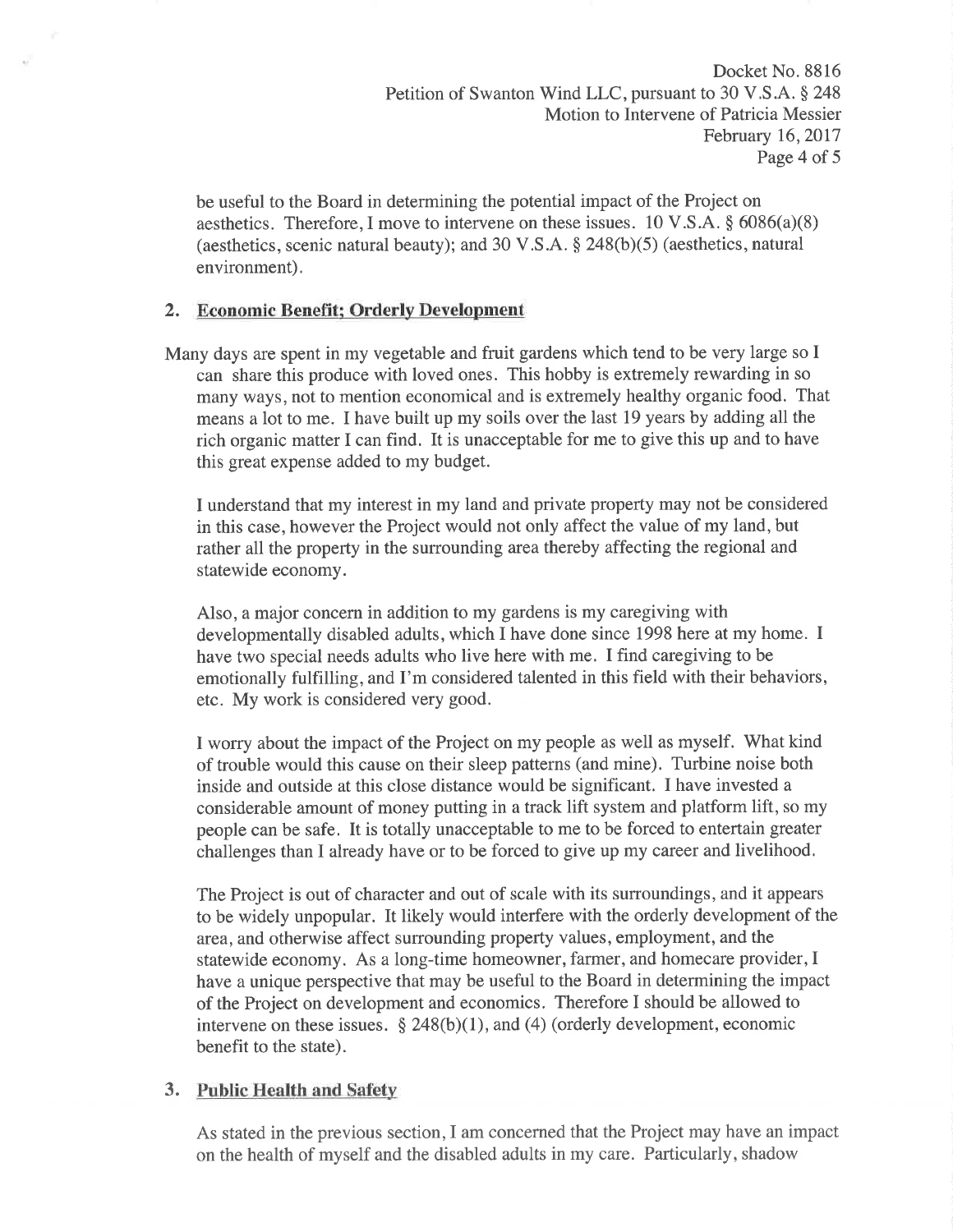Docket No. 8816 Petition of Swanton Wind LLC, pursuant to 30 V.S.A. \$ 248 Motion to Intervene of Patricia Messier February 16, 2017 Page 5 of 5

flicker and noise during the day may cause distraction and emotional distress, and during the nighttime may cause sleeplessness. Such distress and inability to obtain restorative sleep poses a risk to health and safety. Therefore, as no other party would adequately protect these interests within my home,I should be allowed to intervene on this issue.  $§$  248(b)(5) (public health and safety).

My question is, where is the benefit for us (we the people) and this beautiful scenic state?

In my opinion, this Project is, and always has been, a very bad idea.

#### ilI. Conclusion

While this Project is purported to advance the public good, it also raises significant

concerns over the public interest. Therefore, in order to protect myself, my loved ones, and my

neighbors throughout the State,I should be allowed upon the evidence presented herein to

intervene in this proceeding.

Respectfully submitted this  $16<sup>th</sup>$  day of February, 2017.

By:<br>Gatricia Messier

Patricia Messier 70 Sholan Rd. St. Albans, VT 05478 (802) s27-7s36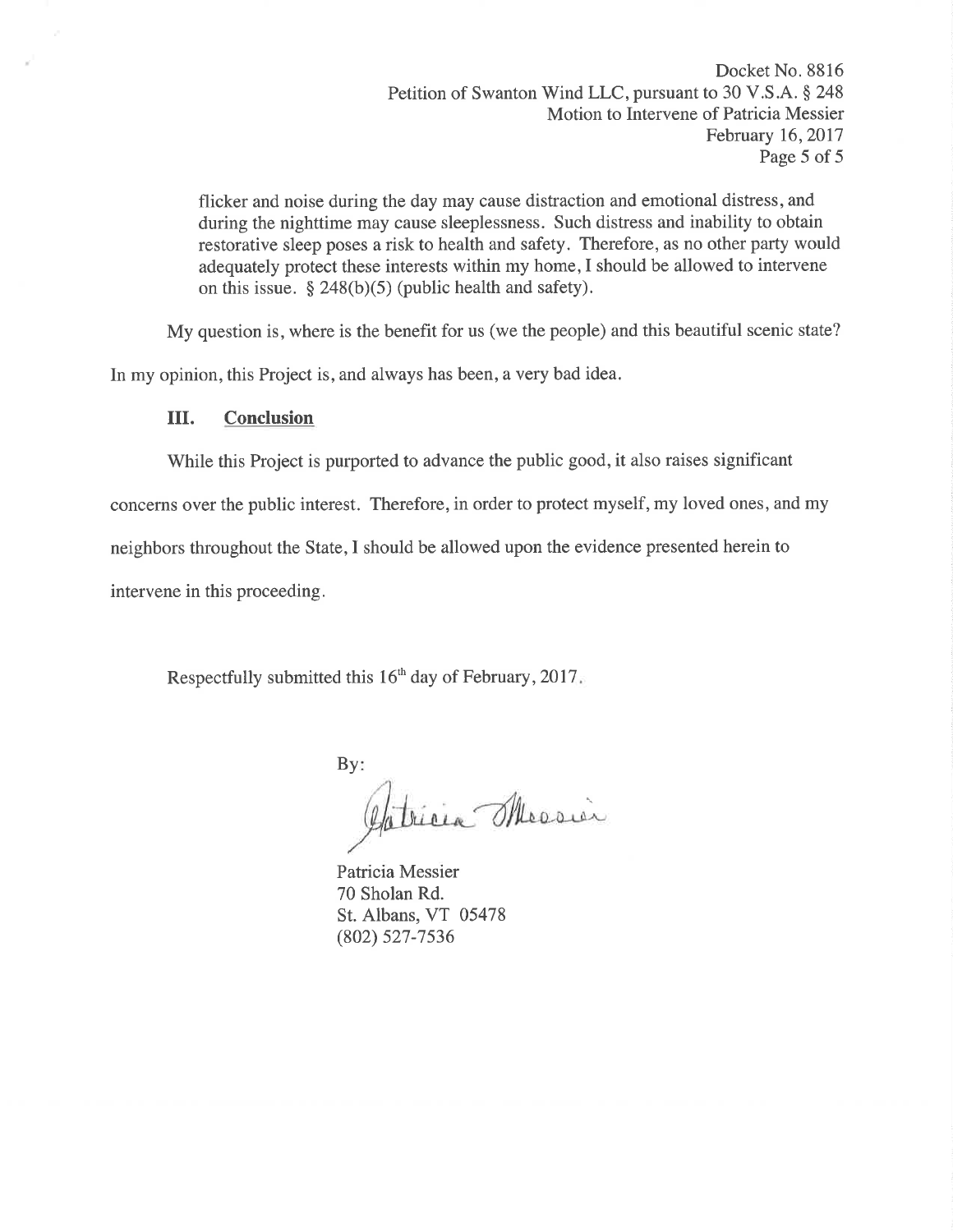### STATE OF VERMONT PUBLIC SERVICE BOARD

Docket No. 8816

Petition of Swanton Wind LLC for a certificate of public ) good, pursuant to 30 V.S.A. \$ 248, for the construction ) of an up to 20 MW wind-powered electric generation <br>plant powered by up to 7 wind turbines located along  $)$ plant powered by up to 7 wind turbines located along <br>
Rocky Ridge in Swanton, Vermont (1) Rocky Ridge in Swanton, Vermont

#### **CERTIFICATE OF SERVICE**

We, Brian and Penny Dubie, et.al., certify that on February 16, 2017, copies of the foregoing Notices of Appearance, and Motion to Intervenes of Brian and Penny Dubie, Jeanne Royer, Judith and Patrick Luneau, Karen and Leo McLaughlin, Sally and Bruce Collopy, Kaye and Frank B. Mehaffey, Jr., Terrance Smith, David A. Goodrich, Robert Perkins, Patricia Messier, Sarah & Ed Ferguson, Ian and Danielle Garrant, Curtis Swan and Sara Luneau-Swan, Dan and Nancy Dunne, Erynn & Tyrell Boudreau, Dennis Hendy and Diane Bell, Mary and Mark Bushey, Steve Woodward, Kenneth Fox, Michelle and Luc Deslandes, David Butterfield, Bradley Stott and Jennifer Belanger, Clark and Carol Palmer, Paula Pearsall, Greg Pierce and Paula Kane, Mark and Marianne Dubíe, Marie and Gil Tremblay, Patricia Rainville and John Smith, Kevin and Dolores Nichols, Jessica Decker and Lance Desautels, Suzanne Seymour, Mary Hunter, Todd Poirier in the above-referenced matter, were served via First-Class U.S. Mail on the interested persons designated in the following Service List.

Respectfully submitted this  $16<sup>th</sup>$  day of February, 2017.

By:  $\sqrt{u}$ Dibio

Brian Dubie Penny Dubie 770 McKenzie Road Fairfield, VT 05455 (802) 734-1877 pennydubie@gmail.com